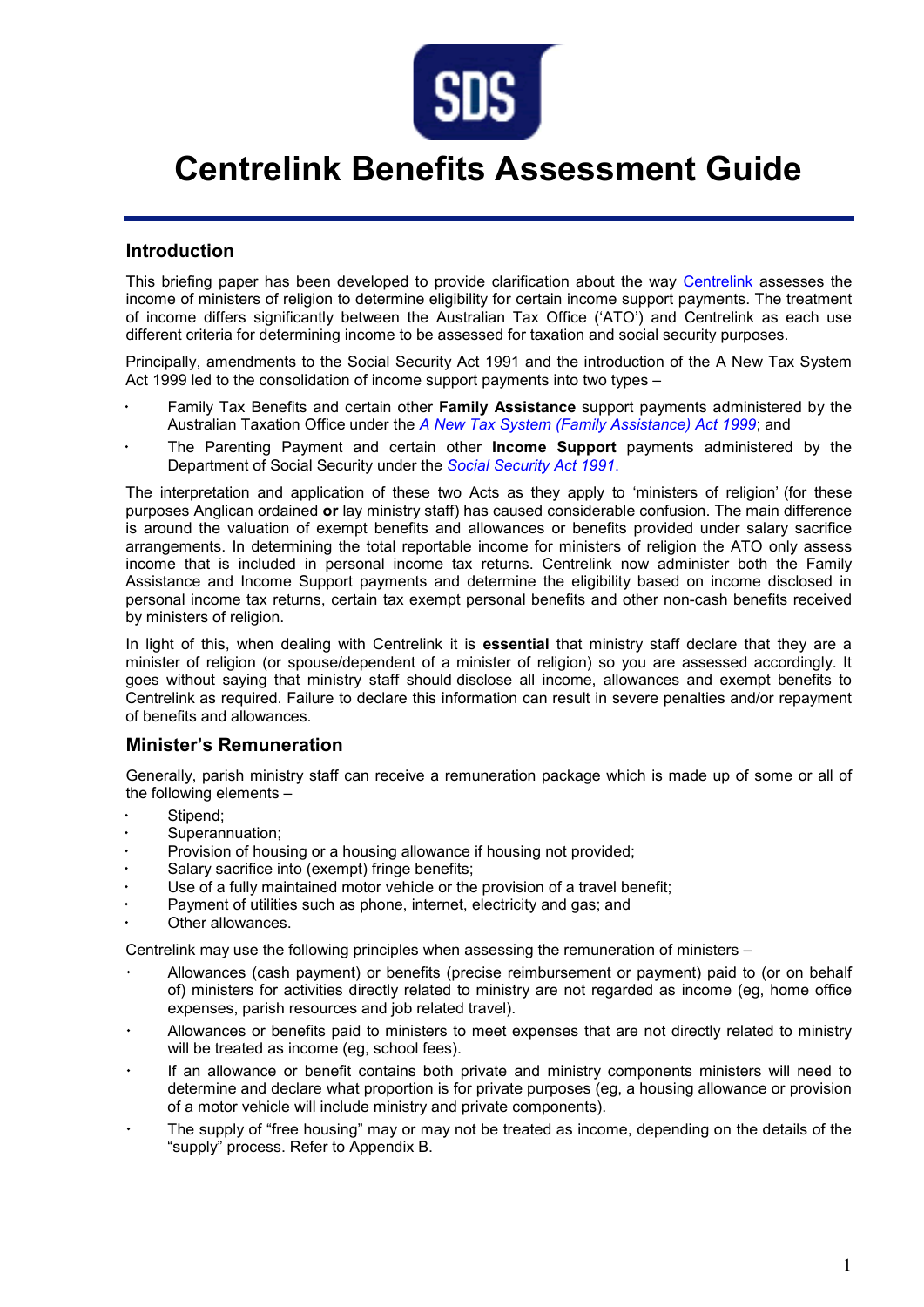### **Treatment of Fringe Benefits**

*Fringe benefits (eg, car and housing benefits) made to 'religious practitioners' (by a religious institution) in the performance of predominantly pastoral related duties are exempt from fringe benefits tax and are not included in the definition of income for ATO income assessment purposes. Therefore these benefits do not have to be reported on the individual's annual Payment Summary. Refer to Income Tax Ruling [TR 92/17\\*.](http://sds.asn.au/assets/Documents/churchwardens and parish councillors/00. Remuneration Guidelines attachments/TaxationRulingTR92-17.pdf)* 

Generally, eligibility for Family Assistance payments is based on taxable income declared in personal income tax returns (refer to page 3 for more detail). As tax exempt benefits (including fringe benefits) are not reported on the annual Payment Summary for ministers of religion they will be excluded in calculating eligibility for these income support payments.

Eligibility for other government payments and allowances administered by Centrelink under the Social Security Act (eg, the Parenting Payment) takes into account all sources of [income](http://www.centrelink.gov.au/internet/internet.nsf/factors/income.htm) (and some [asset](http://www.centrelink.gov.au/internet/internet.nsf/payments/chartab.htm)  [testing\)](http://www.centrelink.gov.au/internet/internet.nsf/payments/chartab.htm), including exempt fringe benefits or amounts deemed as 'valuable consideration' (refer to page 3 and Appendix B for more detail).

#### **Reportable Employer Superannuation Contributions (RESC)**

From 1 July 2009, reportable employer superannuation contributions are to be declared when calculating assessable income for eligibility to certain income support payments.

Reportable employer superannuation contributions are contributions paid by an employer for an individual's benefit in circumstances where the individual has or has had, or might reasonably be expected to have or have had, the capacity to influence the size of the amount or the way that the amount is contributed so as to reduce their assessable income. A common example is contributions made on a ministry staff member's behalf by a parish/employer under a salary sacrifice arrangement. Reportable superannuation contributions also include any personal contributions made to a superannuation fund for which an income tax deduction is claimed on an individual's tax return.

**Note:**

- (1) Mandated employer paid superannuation contributions are not included in the definition of 'reportable employer superannuation contributions', since they are not influenced by the employee. Thus Superannuation Guarantee payments, at either 9% or at the rate determined by Standing Committee/Synod (detailed in the annual Remuneration Guidelines) are not 'reportable employer superannuation contributions' (provided that the employee has not 'influenced' the decision to pay at the Diocesan recommended rate).. .
- (2) Generally speaking clergy licensed to an office in a parish do not have an employer. Therefore it is our view that "salary sacrifice" arrangements in respect to parish clergy are not reportable employer superannuation contributions because they are not contributions that are made by an employer. Refer to circular "Important Information for Parish Treasurers (Dec 2009)" for more details.

*However, should you be in the position of needing to supply a Payment Summary to clergy which involves the declaration of an amount of RESC as defined above, it would be advisable to contact either* 

*Steve Lucas, Legal Counsel (9265 1647, [szl@sydney.anglican.asn.au\)](mailto:szl@sydney.anglican.asn.au) or Clergy Services (9265 1555, [clergyservices@sydney.anglican.asn.au](mailto:clergyservices@sydney.anglican.asn.au) )* 

**as there may be some additional matters you need to consider.**

#### **Affected payments**

The income test for the following Centrelink income support payments (not exhaustive) will be amended to capture reportable employer superannuation contributions of an individual and their spouse (where appropriate) –

- [ABSTUDY](http://www.fahcsia.gov.au/Guides_Acts/fag/fa-aclist/fa_a.html%23FA-ABSTUDY) and Austudy
- Baby bonus
- [Carer Pa](http://www.fahcsia.gov.au/Guides_Acts/fag/fa-aclist/fa_c.html%23FA-CP)yments (including Disability support payments)
- Child care benefit
- [Family Tax Be](http://www.fahcsia.gov.au/Guides_Acts/fag/fa-aclist/fa_f.html%23FA-FTB)nefit payments
- Newstart allowance
- [Parenting Pa](http://www.fahcsia.gov.au/Guides_Acts/fag/fa-aclist/fa_p.html%23FA-PP)yment
- [Youth All](http://www.fahcsia.gov.au/Guides_Acts/fag/fa-aclist/fa_y.html%23FA-YA)owance

#### **Common benefits claimed by Ministry Staff**

- Family Tax Benefit Part A *(Family Assistance)*
- Family Tax Benefit Part B *(Family Assistance)*
- Baby bonus *(Family Assistance)*
- Maternity Immunisation Allowance *(Family Assistance)*
- Child Care Benefit and Rebate *(Family Assistance)*
- Parenting Payment *(Income Support)*
- Youth Allowance *(Income Support)*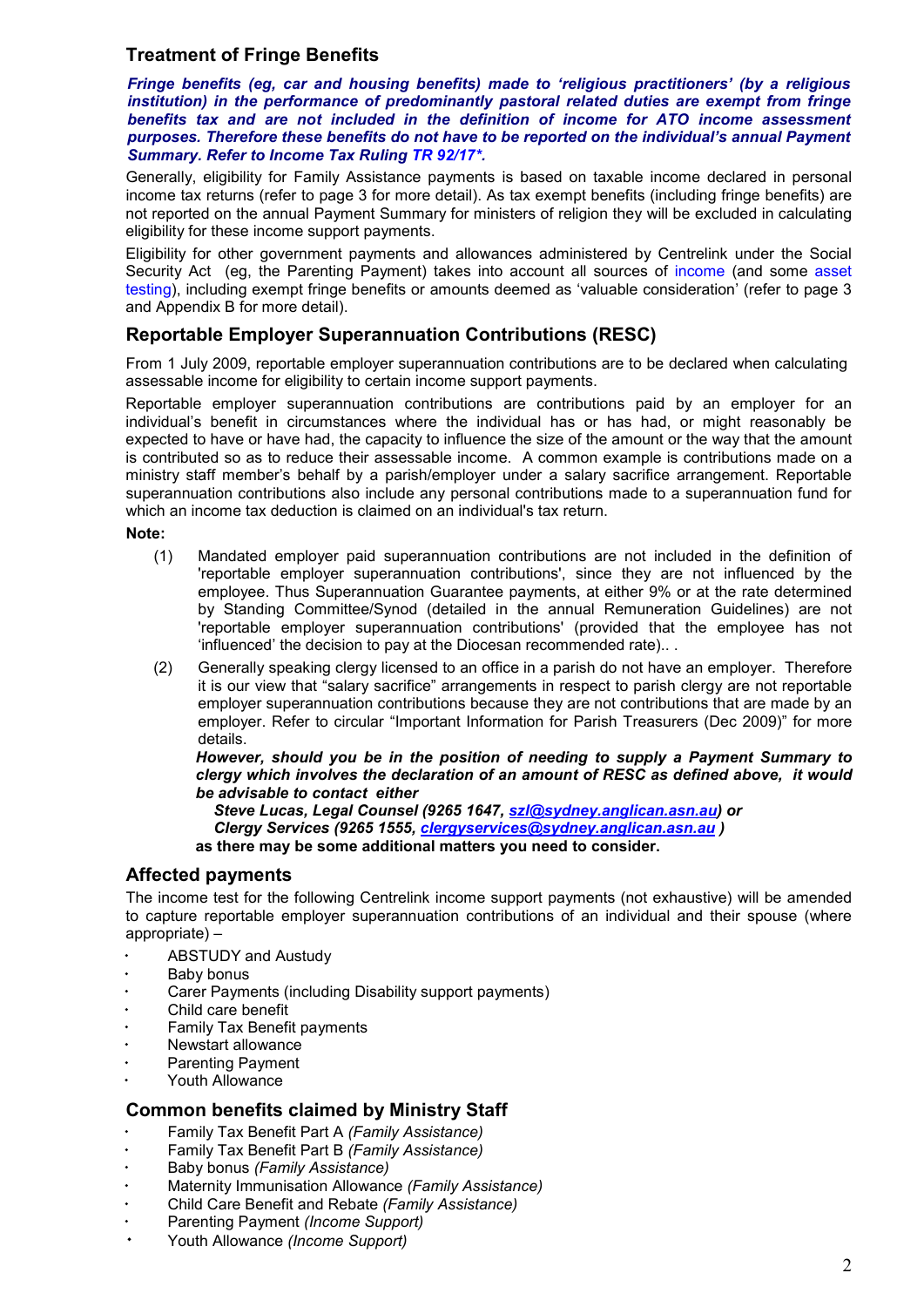### **Family Tax Benefit administered under the Family Assistance Act**

Entitlement to Family Tax Benefit Parts A and B (and the Supplements) is based on your actual or adjusted annual family income for the current financial year. Generally, the income you need to tell the Family Assistance Office about for each financial year for yourself and your spouse will include –

- $\cdot$  taxable income = gross income less allowable deductions (as per your personal tax return)
- reportable superannuation contributions (refer to page 2)
- total net losses from rental property or investment income
- the value of any tax free pensions or benefits
- any foreign income that is not taxable in Australia
- tax exempt foreign income
- child support payments

Click **[HERE](http://www.centrelink.gov.au/internet/internet.nsf/factors/family_assistance.htm)** to access information from Centrelink on the Family Tax Benefit.

#### **The Parenting Payment and other payments administered under the Social Security Act**

The Parenting Payment and other payments administered under the Social Security Act can be subject to both Income and Asset tests (refer to Appendix A and B).

Under Section 1.1.M.150 of Centrelink's internal staff guide to Parenting Payment states: '*A Minister of religion under a contract for service is neither an employee nor self-employed, but is a 'holder of a religious office'. A number of allowances and reimbursements of ministry related expenses may be deducted from the minister's gross income, but fringe benefits which are for the minister's own private benefit are "valuable consideration" and MUST be included'*.

The [Social Security Act defines income](http://www.austlii.edu.au/au/legis/cth/consol_act/ssa1991186/s8.html) as "an income amount, earned, derived or received by the person for the persons own use or benefits." Income may consist of –

- Valuable consideration;
- Personal earnings;
- Money; or
- Profits

Valuable consideration is defined as; *"Receipts not in money form but capable of being valued in money terms. This occurs when a person receives goods, services or some other benefit in exchange for some item, action or promise."*

Click **[HERE](http://www.centrelink.gov.au/internet/internet.nsf/payments/parenting.htm)** to access information from Centrelink on the Parenting Payment.

#### **Conclusion**

Anecdotally, we understand that claiming benefits assessed under the Family Assistance Act is less complicated than claiming payments assessed under the Social Security Act, as it is based predominantly on readily available income tax return information and requires limited adjustment for other non-cash and exempt benefits received.

[SDS Clergy Services](mailto:clergyservices@sydney.anglican.asn.au) continues to work with Centrelink to develop procedural guidelines and forms specific to clergy and lay ministry staff serving in parishes and organisations in the Sydney Diocese.

In addition, SDS Clergy Services has organised with Centrelink to provide seminars from time to time for clergy and lay staff on the matters contained in this paper. Please contact us to find out when the next seminars are to be held.

#### **PLEASE NOTE:**

**This document is to be used as a guide only. Ministry staff are solely responsible for confirming all reportable income and other cash and non-cash benefits received with Centrelink when claiming income support payments.**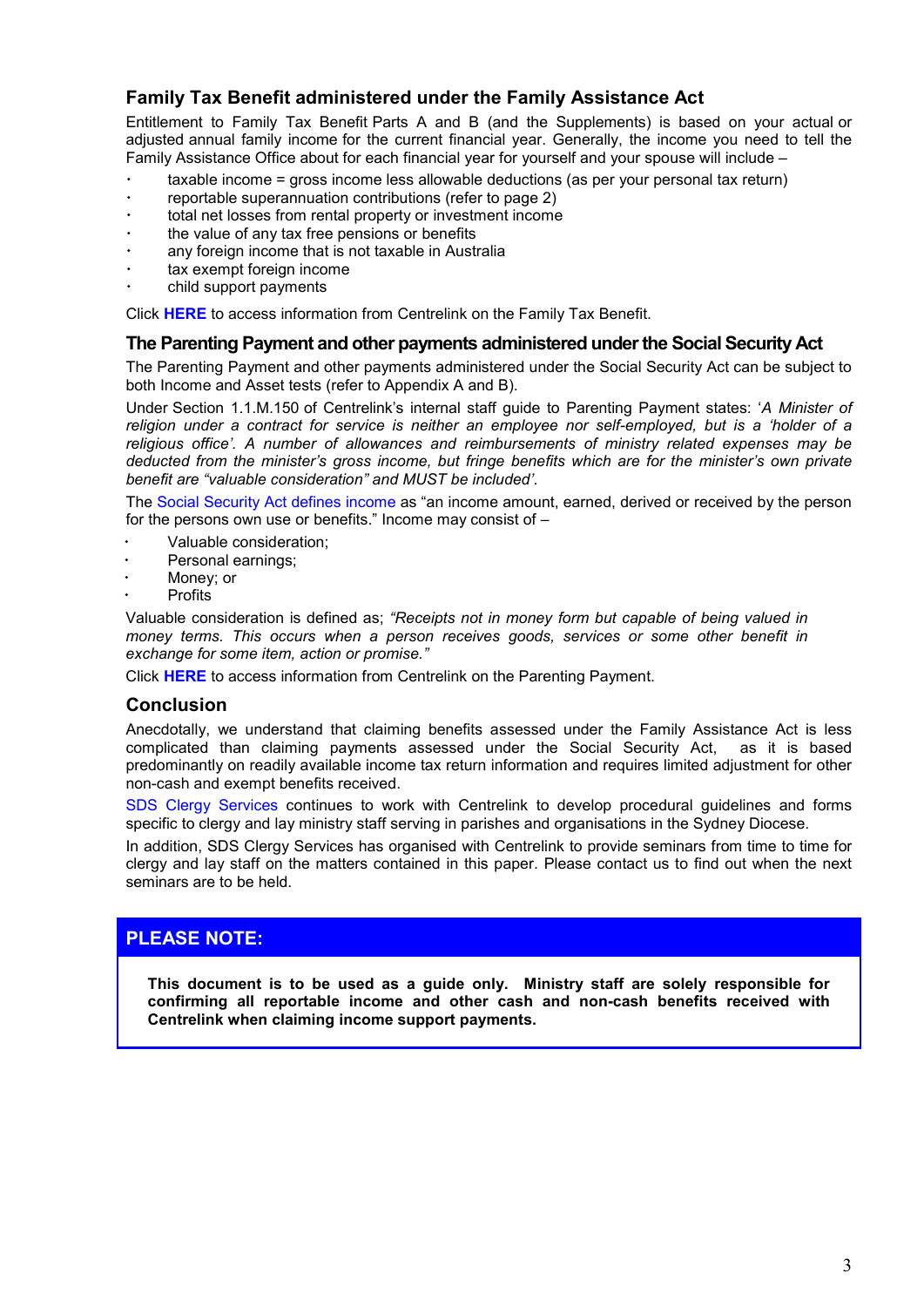# **APPENDIX A CENTRELINK INCOME ASSESSMENT CRITERIA FOR VARIOUS GOVERNMENT BENEFITS**

| <b>PAYMENT TYPE</b>                                                                                                                                                                                                                                                                                                               | <b>INCOME ASSESSED</b>                                                                                                                                                                                                                                                                                                                                                                                                                                                                                                                                                                                                                                                                                                                         | <b>ADDITIONAL NOTES</b>                                                                                                                                                                                                                                                                                                                                                                                                                                                                                                                                                                                                                                                  |
|-----------------------------------------------------------------------------------------------------------------------------------------------------------------------------------------------------------------------------------------------------------------------------------------------------------------------------------|------------------------------------------------------------------------------------------------------------------------------------------------------------------------------------------------------------------------------------------------------------------------------------------------------------------------------------------------------------------------------------------------------------------------------------------------------------------------------------------------------------------------------------------------------------------------------------------------------------------------------------------------------------------------------------------------------------------------------------------------|--------------------------------------------------------------------------------------------------------------------------------------------------------------------------------------------------------------------------------------------------------------------------------------------------------------------------------------------------------------------------------------------------------------------------------------------------------------------------------------------------------------------------------------------------------------------------------------------------------------------------------------------------------------------------|
| <b>FAMILY TAX BENEFIT (FTB)</b><br>(Family Assistance)<br>Including $-$<br><b>Family Tax Benefit Part A</b><br><b>Family Tax Benefit Part B</b><br><b>Baby Bonus</b><br>٠<br><b>Child Care Benefit</b><br>Immunization<br>Maternity<br>allowance                                                                                  | Taxable income only, plus reportable<br>superannuation contributions and net<br>losses on investments, exempt foreign<br>income, pensions and child support<br>payments.<br>All payments are made based on an<br>estimate of income for the current<br>financial year. At the end of the year<br>the FAO (Family Assistance Office)<br>compares your estimate with the<br>actual taxable income for the year and<br>adjust<br>payments<br>will<br>made<br>accordingly.                                                                                                                                                                                                                                                                         | Family Tax Benefit Part B is<br>a payment made to the<br>secondary earner<br>the<br>in<br>family if their income is<br>below a certain figure. This<br>figure varies depending on<br>the age of the child, amount<br>of income of both the primary<br>and secondary earners, etc.<br>Generally if the secondary<br>earner has<br>an estimated<br>income less than \$10,000<br>there<br>be<br>may<br>some<br>entitlement.                                                                                                                                                                                                                                                 |
| YOUTH ALLOWANCE<br>(Income Support)                                                                                                                                                                                                                                                                                               | There are several different income and<br>assets tests that can be applied to<br>allowance.<br>lf<br>the<br>vouth<br>youth<br>allowance claimant is considered to be<br>dependent on their parents there are<br>three parts to a parental means test<br>that will be applied.<br>1. Parental Income Test - partially<br>aligned to income test for Family<br><b>Tax Benefit Part A</b><br>2. Assets Test - parents<br>3. Parental Actual Means Test - looks<br>spending<br>at the actual<br>of a<br>household and relates this to a<br>level of income.<br>On top of this the youth's own income<br>can affect their payments and if they<br>earn enough they can be found to be<br>independent and not subject to the<br>above parental test. | Valuable consideration<br>is<br>derived as receipts not only<br>in money form but capable of<br>being valued in money form.,<br>le, a person receives goods,<br>other<br>services<br>or some<br>benefit in exchange for some<br>item, action or promise.<br>Ministers of religion can have<br>reimbursements for out of<br>pocket expenses such as<br>books, telephone calls and<br>petrol<br>disregarded<br>in.<br>calculating their income (this<br>is only a guide to the type of<br>expenses allowed, not a<br>definitive list).<br>It is strongly recommended<br>that you contact Centrelink<br>to ensure all forms<br>οf<br>income are reported<br>as<br>required. |
| <b>ALLOWANCES and</b><br><b>PENSIONS</b><br>(income Support)<br>Including $-$<br><b>Parenting Payment</b><br>$\bullet$<br><b>NewStart Allowance</b><br>٠<br><b>Age Pension</b><br>٠<br><b>Widows Allowance</b><br>$\bullet$<br><b>Disability Support</b><br>$\bullet$<br>Pension<br><b>Bereavement Allowance</b><br><b>Carers</b> | All sources of income and/or in kind<br>donations<br>payments<br>or<br>are<br>considered, that is, taxable Income<br>plus other<br>benefits<br>received<br>as<br>'valuable consideration'.<br>For couples, each individual's income<br>may<br>be<br>identified<br>and<br>applied<br>separately and can, if high enough,<br>affect the partner's payment.                                                                                                                                                                                                                                                                                                                                                                                       | As above.                                                                                                                                                                                                                                                                                                                                                                                                                                                                                                                                                                                                                                                                |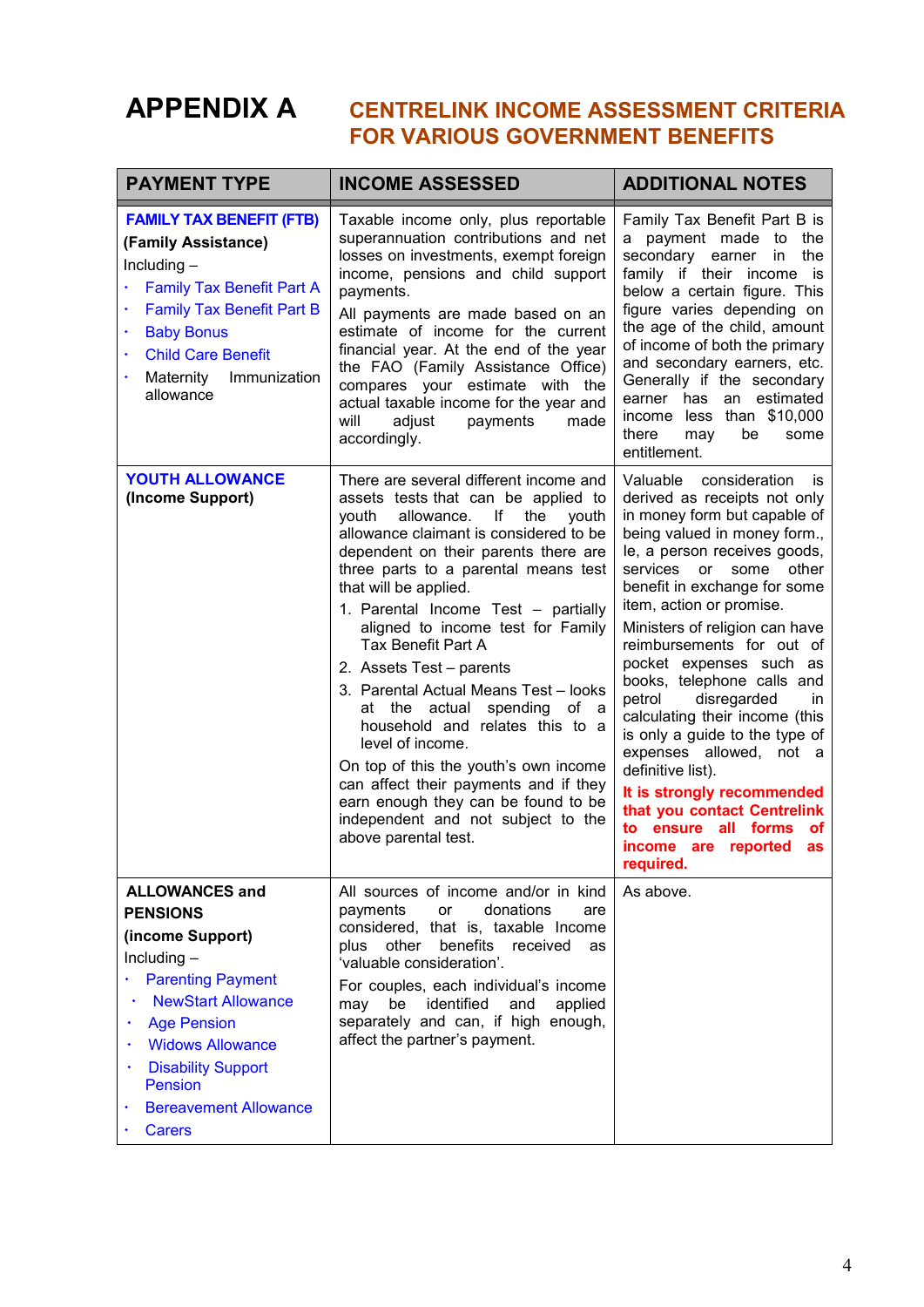# **APPENDIX B CENTRELINK INCOME ASSESSMENT CRITERIA FOR VARIOUS BENEFITS / ALLOWANCES**

|                                                                                                                                                                              | <b>ASSESSABLE</b>           |                          |                                                                                                                                                                                                                                                                                     |  |  |  |
|------------------------------------------------------------------------------------------------------------------------------------------------------------------------------|-----------------------------|--------------------------|-------------------------------------------------------------------------------------------------------------------------------------------------------------------------------------------------------------------------------------------------------------------------------------|--|--|--|
| <b>BENEFIT / ALLOWANCE</b>                                                                                                                                                   | Family<br><b>Assistance</b> | Income<br><b>Support</b> | <b>EXPLANATION</b>                                                                                                                                                                                                                                                                  |  |  |  |
| Accommodation provided by the parish - the method may vary the way the "payment" is assessed.                                                                                |                             |                          |                                                                                                                                                                                                                                                                                     |  |  |  |
| Rectory provided                                                                                                                                                             | <b>No</b>                   | No                       | Centrelink consider free housing exempt.                                                                                                                                                                                                                                            |  |  |  |
| Rental house leased in parish name                                                                                                                                           | <b>No</b>                   | No.                      | Centrelink consider free housing exempt.                                                                                                                                                                                                                                            |  |  |  |
| Cash housing allowance to cover<br>mortgage or rental property in<br>minister's name.                                                                                        | Yes                         | Yes                      | Payment should appear on payment summary and<br>is assessable for Income Tax and Centrelink<br>purposes. Portion of floor space used for ministry<br>may be deductible.                                                                                                             |  |  |  |
| Third party payment of mortgage                                                                                                                                              | <b>No</b>                   | Yes                      | Payment considered to be contributing to asset<br>accumulation of minister. Portion of floor space<br>used for ministry may be deductible.                                                                                                                                          |  |  |  |
| Third party payment of rent when<br>lease is in minister's name                                                                                                              | <b>No</b>                   | Yes                      | Rental payment deductible only of the lease is in<br>the parish name. Portion of floor space used for<br>ministry may be deductible.                                                                                                                                                |  |  |  |
| Any allowances paid as cash to the<br>minister not being a reimbursement<br>of expenses.                                                                                     | Yes                         | <b>Yes</b>               | Payment should appear on payment summary<br>and is assessable for Income Tax and Centrelink<br>purposes. Portion used for ministry is deductible.                                                                                                                                   |  |  |  |
| Provision of fully maintained motor<br>vehicle owned by parish of diocese                                                                                                    | No                          | Yes                      | A log book should be kept to determine personal<br>usage component. The operation cost method could<br>be used to determine annual operating costs.<br>Personal usage amount would then be calculated and<br>treated as assessable.                                                 |  |  |  |
| Superannuation<br>paid at superannuation guarantee rate<br>the<br><b>Diocesan</b><br>(9%)<br>at<br>or<br>recommended rate                                                    | <b>No</b>                   | <b>No</b>                | <b>Employer</b><br><b>Refer</b><br>Reportable<br>to<br>Superannuation Contributions definition on<br>page 2.<br>Not treated as income (provided in the case of<br>lay workers that the lay worker has not<br>'influenced' the decision to pay at the Diocesan<br>recommended rate). |  |  |  |
| by Salary Sacrifice                                                                                                                                                          |                             |                          | <b>Employer</b><br><b>Reportable</b><br><b>Superannuation</b><br><b>Contribution</b>                                                                                                                                                                                                |  |  |  |
| $\cdot$ Clergy                                                                                                                                                               | No                          | No                       | Not treated as income. Refer to RESC note on<br>page 2                                                                                                                                                                                                                              |  |  |  |
| $\cdot$ Lay                                                                                                                                                                  | Yes                         | Yes                      | Is treated as income.                                                                                                                                                                                                                                                               |  |  |  |
| The following relate to monies (stipend sacrifice and/or allowances) paid into the Minister's Expense<br>Account (MEA), and the reimbursement of expenses from that account. |                             |                          |                                                                                                                                                                                                                                                                                     |  |  |  |
| Monies paid into an MEA                                                                                                                                                      | No                          | No                       | The amount sacrificed to the MEA is not<br>assessable.                                                                                                                                                                                                                              |  |  |  |
| Expense recovery from MEA -<br><b>Private Use</b>                                                                                                                            | No                          | Yes                      | The recovery from the MEA for expenses incurred<br>may be assessable subject to the nature of the<br>expense.<br><b>Refer below for some examples.</b>                                                                                                                              |  |  |  |
| Expense recovery from MEA -<br><b>Work Related Use</b>                                                                                                                       | No                          | No                       |                                                                                                                                                                                                                                                                                     |  |  |  |